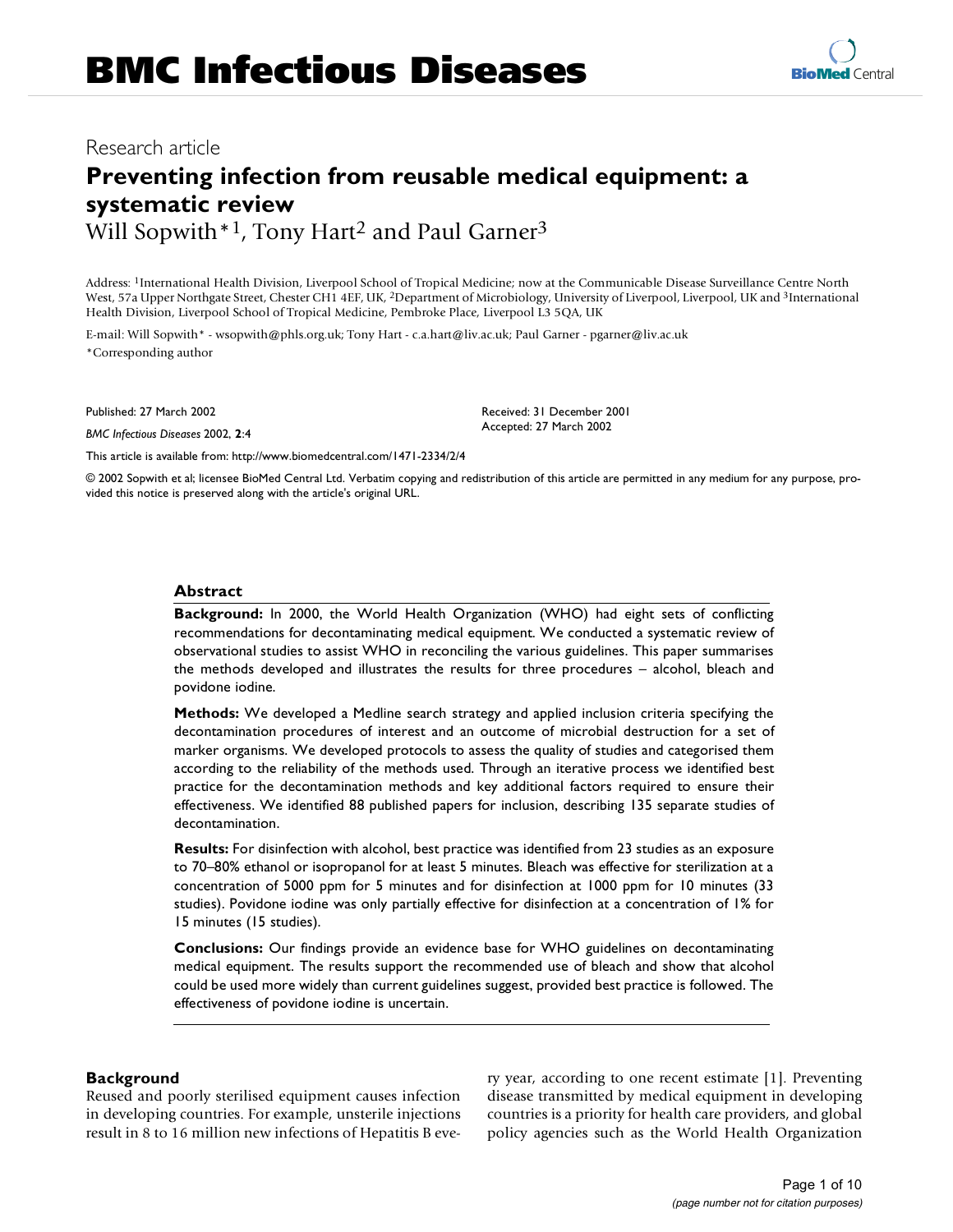(WHO) and the United Nations Children's Fund (UNICEF) seek the most appropriate strategies to achieve sterile injections and surgical procedures.

For vaccinations, the WHO's and other agencies current strategy is to recommend auto-disable syringes for immunisation, and they aim for universal implementation of this by 2003 [2]. However, this strategy is not yet proven, the cost is high, delivery is not assured, and how they should be disposed of is not established. Some believe providers will continue to re-use injection equipment, and this is certainly likely where provision of auto-disable syringes are not assured. In addition, auto-disable technologies do not address the need for effective decontamination of equipment used in other procedures, such as general surgery, abortion and endoscopy.

Therefore, policies for decontamination of medical equipment are still required and it is important that these are grounded in good evidence that they are effective. As a rule, manufacturer's instructions for decontamination of equipment should always be followed but there may be many cases where this information is not available. The World Health Organisation reviewed their current decontamination guidelines and reported their findings in a document, which has not yet been published (N Sang,. O Kasiolo: Presentation of inconsistencies found in WHO documents. *World Health Organisation (unpublished)* 1997). From eight sets of different recommendations, they identified inconsistencies. For example, guidelines gave a range of different temperatures and times for steam and dry heat sterilisation; and 'bleach' was recommended in some guidelines, and not in others (N Sang,. O Kasiolo: Presentation of inconsistencies found in WHO documents. *World Health Organisation (unpublished)* 1997). In addition, some WHO publications recommended alcohol and povidone iodine for equipment [3] but these agents are not included in other published hospital guidelines [4]; and boiling (generally considered not to kill bacterial spores) is recommended for sterilisation of equipment [3,5].

The evidence base for the WHO guidelines is not explicit, but this is not unusual in this field. There are many guidelines and recommendations for effective decontamination practice including reports [6], government documents [7] and field manuals [5], with no reference to the data on which the recommendations are based.

We sought to synthesise current available evidence for the effectiveness of various procedures using explicit, pre[specified methods to help inform policies relevant to pri](http://www.liv.ac.uk/lstm/download/deconrev.pdf)mary care settings in developing countries. As no explicit methods are recognised for this, we first developed the methods for synthesising this type of data. This paper de[scribes the methods we used and illustrates how the syn](http://www.liv.ac.uk/lstm/download/deconrev.pdf)thesis works in practice, using the example of alcohol in relation to lipid viruses. We also summarise the findings from the analysis of bleach (sodium hypochlorite and similar chemicals), alcohol and povidone iodine. The full review of decontamination procedures can be downloaded from the Liverpool School of Tropical Medicine web site (Systematic Review of Medical Equipment Decontamination Practices – [http://www.liv.ac.uk/lstm/download/deconrev.pdf] ).

# **Methods**

The Methods section is divided into three distinct sections: Inclusion Criteria, Search Strategy and Analysis. Studies were selected for inclusion in the review according to several explicit and pre-defined criteria. These criteria are described in detail here under headings of outcomes measured, types of study and the decontamination procedures under review. Following this, we describe the search strategy developed to identify all published studies that may meet these criteria. Finally, identified studies were assessed in detail to ascertain whether or not they actually met the inclusion criteria and the findings of each one summarised, compared and presented. We describe here the methods of analysis we used for this process and the criteria we used to compare studies.

# *1. Inclusion criteria*

## *Outcomes*

The outcomes sought were those relating to equipment decontamination. This is not easy to quantify. From the UK Department of Health guidelines, decontamination is defined as:

'A process which removes or destroys contamination (defined as soiling or pollution with harmful, potentially infectious or other unwanted matter) and thereby prevents microorganisms or other contaminants reaching a susceptible site in sufficient quantities to initiate infection or any other harmful response. Three processes of decontamination are commonly used: sterilisation, disinfection and cleaning' [7].

Decontamination procedures are defined by the types of microorganisms they kill or remove. Thus, a sterilising agent destroys all microbial life and a high-level disinfecting agent kills all microorganisms except large numbers of bacterial spores[4]. Microorganisms differ in their resistance to decontamination and we used indicator microorganisms from the groups shown (Table 1) to represent the huge variety of potential contaminants. These indicators were chosen according to their particular resistance to decontamination (for example, picorna viruses) but some were also included on account of their particular medical significance in the area of equipment contamination (for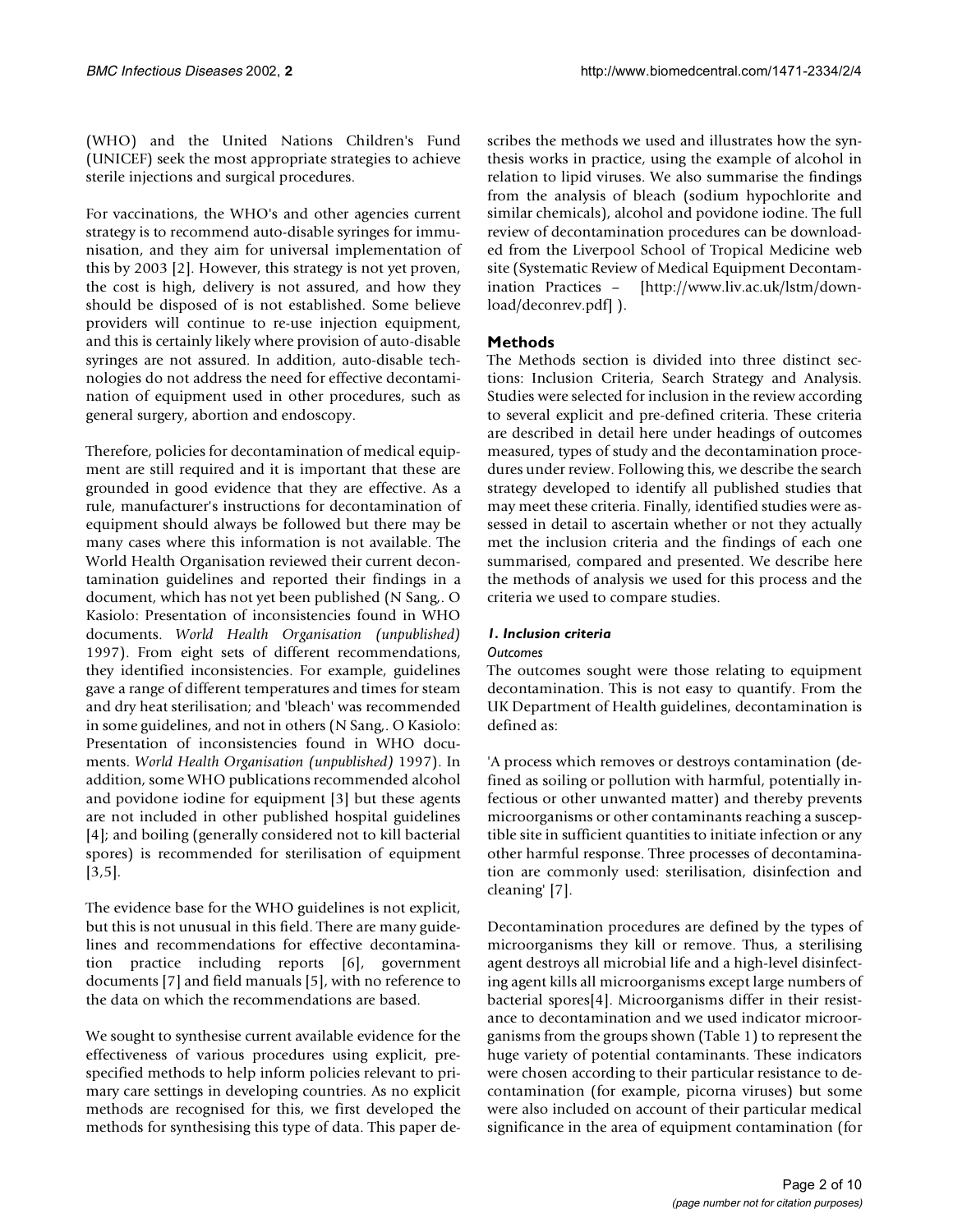**Table 1: Indicator microorganisms included as representative markers of the organism groups shown**

| <b>Bacterial</b> | Spores: Bacillus sp., Clostridium                                                                                   |  |  |  |
|------------------|---------------------------------------------------------------------------------------------------------------------|--|--|--|
|                  | Tuberculous Mycobacteria: (M. bovis & M. tuberculo-<br>sis) Non-Tuberculous Mycobacteria: (other Myco-<br>bacteria) |  |  |  |
|                  | Vegetative: Pseudomonas, Enterobacteria, Staphylococcus                                                             |  |  |  |
| Viral            | <b>Nonlipid (small)</b> : picorna viruses (e.g. Polio)                                                              |  |  |  |
|                  | <b>Lipid (medium)</b> : HIV, Hepatitis B, herpes viruses                                                            |  |  |  |
| Fungal           | (e.g. Trichophyton, Candida, Aspergillus)                                                                           |  |  |  |
| Other            |                                                                                                                     |  |  |  |

example, HIV). The only decontamination outcome sought was the destruction of indicator microorganisms, demonstrated by a) negative microorganism culture *in vitro*, b) failure to demonstrate their viability in animal models or c) a negative result using sensitive molecular methods.

It is clear that the ability to decontaminate equipment is dependant upon the initial level of contamination and we therefore needed a quantifiable benchmark against which to compare studies. The British standard protocol for testing disinfectants is the ability to show a  $5\log_{10}$  reduction in viable microorganisms (BS EN 1040: 1997 Chemical disinfectants and antiseptics. Basic bactericidal activity). We took this standard as a practical minimum requirement for studies to be included, considering it a reasonable level of kill while excluding as few relevant studies as possible.

## *Types of study*

Observational studies with microbiological outcomes in the laboratory and field. Studies of in-use procedures, procedures experimentally applied to indicator microorganisms and applied to artificially contaminated equipment were included. Studies written in any language other than English and studies prior to 1976 (the date from which electronic abstracts are included in Medline) were excluded. Given the volume of studies retrieved from the database, we considered it impractical to include data from earlier studies and studies that would need detailed translation.

#### *Procedures included*

<span id="page-2-0"></span>We included decontamination procedures likely to be available in resource-poor settings and effective for the decontamination of 'critical' and 'semicritical' equipment (Table [2\)](#page-2-0). Critical and semicritical are terms used to describe equipment's need for decontamination and are linked to the subsequent use of the equipment. Thus, equipment that is used in normally sterile areas of the body (e.g. needles that penetrate the skin) has a 'critical requirement' for decontamination and is described as critical equipment. Semicritical equipment does not penetrate skin or other tissue and the requirement for decontamination is classed as less (e.g. specula). To be effective for critical equipment, a procedure must destroy all microorganisms, but for semicritical equipment, all microorganisms except large numbers of bacterial spores should be destroyed [8]. Procedures requiring specialised apparatus or conditions (such as irradiation, ethylene oxide, gaseous formaldehyde and peracetic acid washer/disinfectors) were not looked at. Low-level disinfectants and antiseptics (such as quaternary ammonium compounds and phenolics) were not included, as these are not effective for critical and semicritical equipment.

**Table 2: Procedures used for the decontamination of medical equipment and included in the review**

| Heat-based                                             | Chemical                                                                                                             |
|--------------------------------------------------------|----------------------------------------------------------------------------------------------------------------------|
| Dry heat<br>Pressurised steam<br>Boiling and hot water | Bleach (sodium hypochlorite)<br>Formaldehyde<br>2% Glutaraldehyde<br>hydrogen peroxide<br>alcohol<br>povidone iodine |

## *2. Search strategy*

A search strategy for Medline was developed with advice from colleagues in the Cochrane Infectious Diseases Group in Liverpool. The full search strategy is listed in Table 3. We used database-defined subject headings for decontamination procedures and indicator microorganisms. The terms used for procedures were 'sterilization' and 'disinfectants'. We combined the exploded versions of these terms (incorporating all terms listed as sub-headings) with specific procedure sub-headings such as 'alcohols'. Some areas of disinfectant use were not related to medical equipment and these were excluded from the search using the exploded headings 'histocytological preparation techniques', 'handwashing' and 'sanitary engineering'.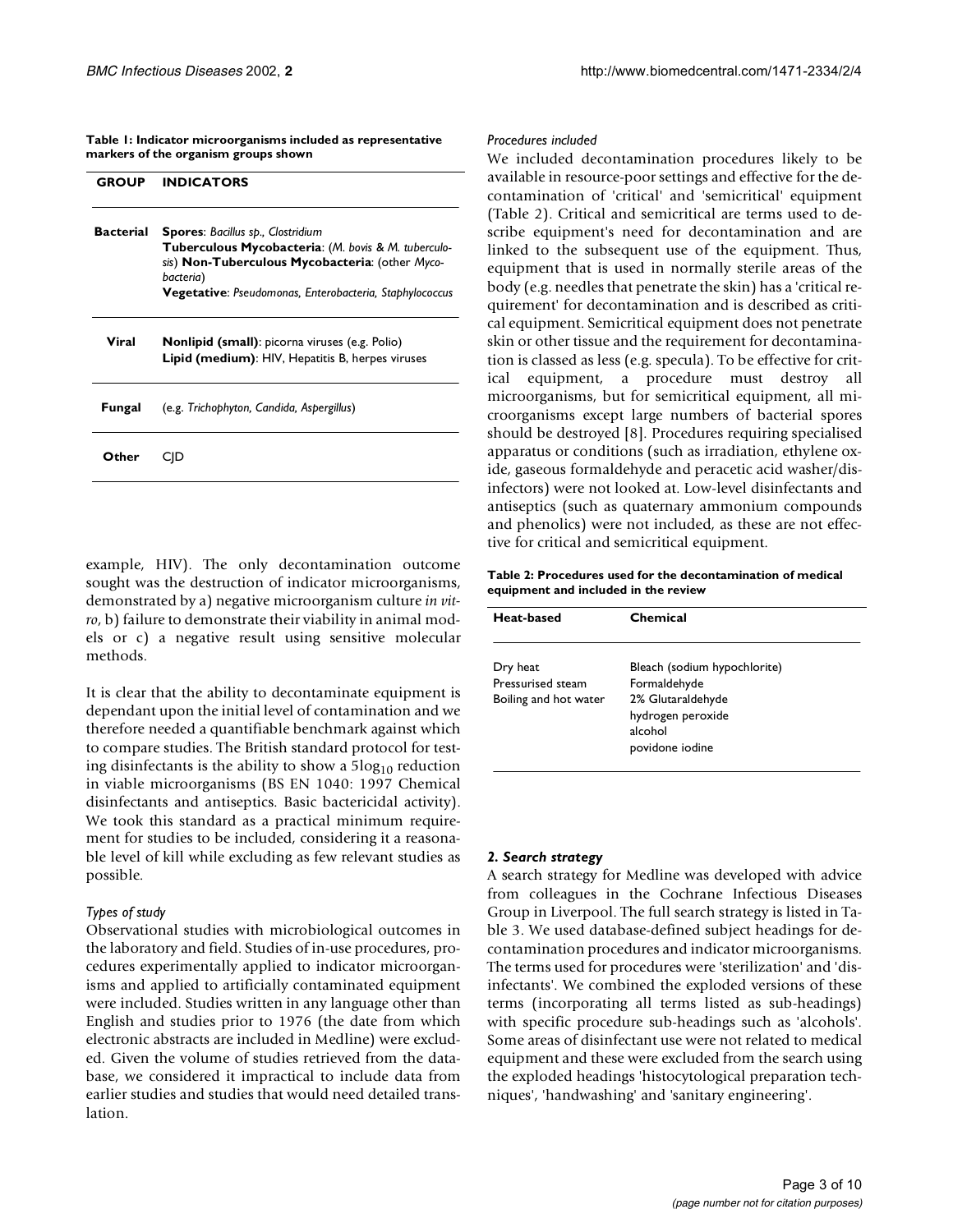| Table 3: Sequence of search expressions used in Medline (1976- |  |
|----------------------------------------------------------------|--|
| April 2000) as the search strategy                             |  |

#### **No. Search Expression**

| I              |                                                           |
|----------------|-----------------------------------------------------------|
| $\overline{2}$ | exp disinfectants/                                        |
| 3              | exp hypochlorite/ or bleach.tw                            |
|                | exp formaldehyde/                                         |
| $\overline{4}$ | exp glutaraldehyde/                                       |
| 5              | exp hydrogen peroxide/                                    |
| 6              | exp alcohols/                                             |
| 7              | exp povidone iodine/                                      |
| 8              | $or/2-7$                                                  |
| 9              | exp sterilization/                                        |
| 10             | 9 and (steam or heat or boil\$).tw                        |
| П              | $(1$ and 8) or 9 or $10$                                  |
| 12             | exp histocytological preparation techniques/              |
| 13             | exp handwashing/                                          |
| 4              | exp sanitary engineering/                                 |
| 15             | 11 not (12 or 13 or 14)                                   |
| 16             | exp bacillaceae/                                          |
| 17             | exp mycobacterium/ or mycobacterium.tw                    |
| 18             | exp pseudomonas/ or pseudomonas.tw                        |
| 19             | exp staphylococcus/ or staphylococcus.tw                  |
| 20             | exp enterobacteriaceae/                                   |
| 21             | exp fungi/                                                |
| 22             | exp hiv/ or hiv.tw                                        |
| 23             | exp hepatitis viruses/ or hepatitis.tw                    |
| 24             | exp picornaviridae/                                       |
| 25             | exp herpesviridae/ or herpes.tw                           |
| 26             | exp creutzfeldt-jakob syndrome/ or creutzfeldt-jakob syn- |
|                | drome.tw                                                  |
| 27             | exp cryptosporidium/ or cryptosporidium.tw                |
| 28             | or/16-27                                                  |

29 15 and 28

The terms used for indicator microorganisms were those listed for each microorganism group. These were also exploded to include not only the relevant microorganisms but also any surrogates that may have been used experimentally. Text words for particular organism genera or diseases (e.g. *Herpes*) were also included in the search where relevant.

## *3. Analysis*

## *Assessment of studies for inclusion and quality*

We obtained and assessed the full text of all relevant papers from the search. A table of excluded studies and the reasons for exclusions are in the full report. The most common reason for exclusion was that the number of microorganisms exposed to decontamination was not measured, meaning no comparative analysis was possible. However, where the outcomes of these studies provide useful information about the procedures, we refer to them.

The quality of included studies was assessed using criteria of a) quality of the procedure description, b) quality of the outcome description, c) quality of the study design and d) the number of observations for each recorded result. The form used is shown in Figure [1](#page-4-0). Scores (out of a possible three) were given for each of these criteria and the total used to assign comparative reliability grades for each study. These grades were not definitive but allowed the comparison of studies within this review.

## *Data extraction*

We extracted the specific details of each procedure (such as time of exposure, concentration of chemical agent) and the level of kill it achieved for each indicator microorganism. In addition, we sought critical points of procedures, defined as procedural details that might explain variations in effectiveness of the same procedure when used in different studies. These we extracted systematically, and we particularly sought for details about:

a) The form of the microorganisms used in the study (for example, were they in solution or dried to equipment?)

b) the method of outcome assessment (for example, was it measured by culture or molecular means?).

c) the study design (for example, did the study include controls?).

d) Analysis of organic load (for example, was organic load present or its effect tested?).

## *Data analysis*

An example of the analysis of extracted data is shown in Figure 2. The results were grouped within procedures by the organism tested for, separating procedures between critical and semi critical equipment. Thus, studies using bacterial spores or CJD as indicator microorganisms were grouped as evidence for critical equipment. Studies using any other microorganisms were grouped as evidence for semicritical equipment. Each procedure was treated separately and so where one publication tested a range of procedures in the same experiment, each test was counted as a separate study.

The studies identified used a wide range of different procedural specifications such as time of exposure to agent. To synthesise this information in a sensible way, we built up a representative set of specifications that were described as effective to destroy the particular indicator microorganisms. The specifications required to kill the most resistant microorganism were not always representative of the majority of studies. Therefore, the specifications effective for the majority of studies were chosen and each study classed as evidence for or against this standard. This proc-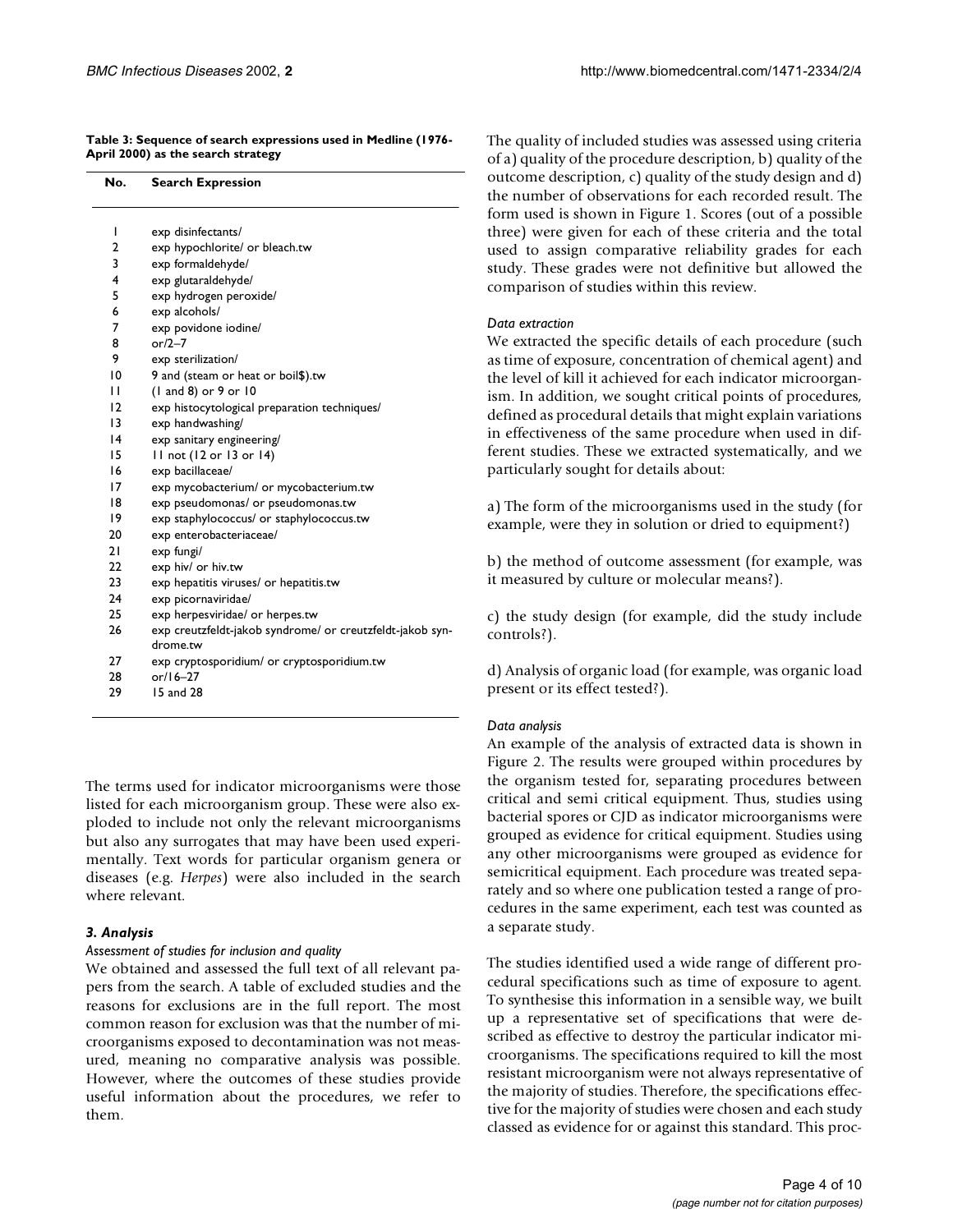## QUALITY ASSESSMENT FORM – **Ensuring Decontamination**

Study ID: Extractor:

#### **1. Description of procedure**

- i). Full description of measured procedural specifications and type of apparatus used (where appropriate)
- ii). Some procedural specifications measured.
- iii). Unclear as to whether specifications were measured or assumed

#### **2. Description of outcome**

- i). Adequate controls used to demonstrate the proportion of indicator microorganisms killed by the decontamination procedure
- ii). No controls but a measurement of the proportion of microorganisms killed
- iii). Simple reporting of presence or absence of microorganisms following decontamination

#### **3. Study design**

- i). Studies including positive controls for microorganism growth/detection
- ii). Studies including internal controls for microorganism survival (such as a comparative time-course)
- iii). Observations with no method for standardising results

#### **4. Number of observations**

- i). >10 repeated observations of a single result (eg for each time point)
- ii). Between 2 and 9 repeated observations of a single result
- iii). One observation per result

|                                   |                                                   | An assessment of study quality may be made by adding the score from parts 1-4: |              |   |                   |  |
|-----------------------------------|---------------------------------------------------|--------------------------------------------------------------------------------|--------------|---|-------------------|--|
|                                   |                                                   |                                                                                |              |   | Overall score $=$ |  |
| $iv$ -vi: high $\mathbf 0$        | $vii$ -ix: medium $\Theta$                        | $\Rightarrow$ ix: low $\bullet$ reliability                                    | quality      | o | 0 O               |  |
| <b>Other aspects</b>              |                                                   |                                                                                |              |   |                   |  |
|                                   | What was the source of the microorganisms tested? |                                                                                |              |   |                   |  |
| <b>UNCLEAR</b>                    | <b>LAB STRAIN</b>                                 | <b>CLINICAL ISOLATE</b>                                                        | <b>OTHER</b> |   |                   |  |
| Any deficiencies in study design? |                                                   |                                                                                |              |   |                   |  |

## <span id="page-4-0"></span>**Figure 1**

Form used to assess the relative quality of studies identified by the systematic review search strategy. For each section (Arabic numerals), three options are given((i)-(iii)). The one that best describes the study being analysed is chosen and allocated as a score. At the bottom of the form, these scores are added (maximum possible score = 12) and the relative reliability of the study scored accordingly as high, medium or low. The form also allowed the noting of any other relevant information about the study described, such as the source of the micro-organism looked at.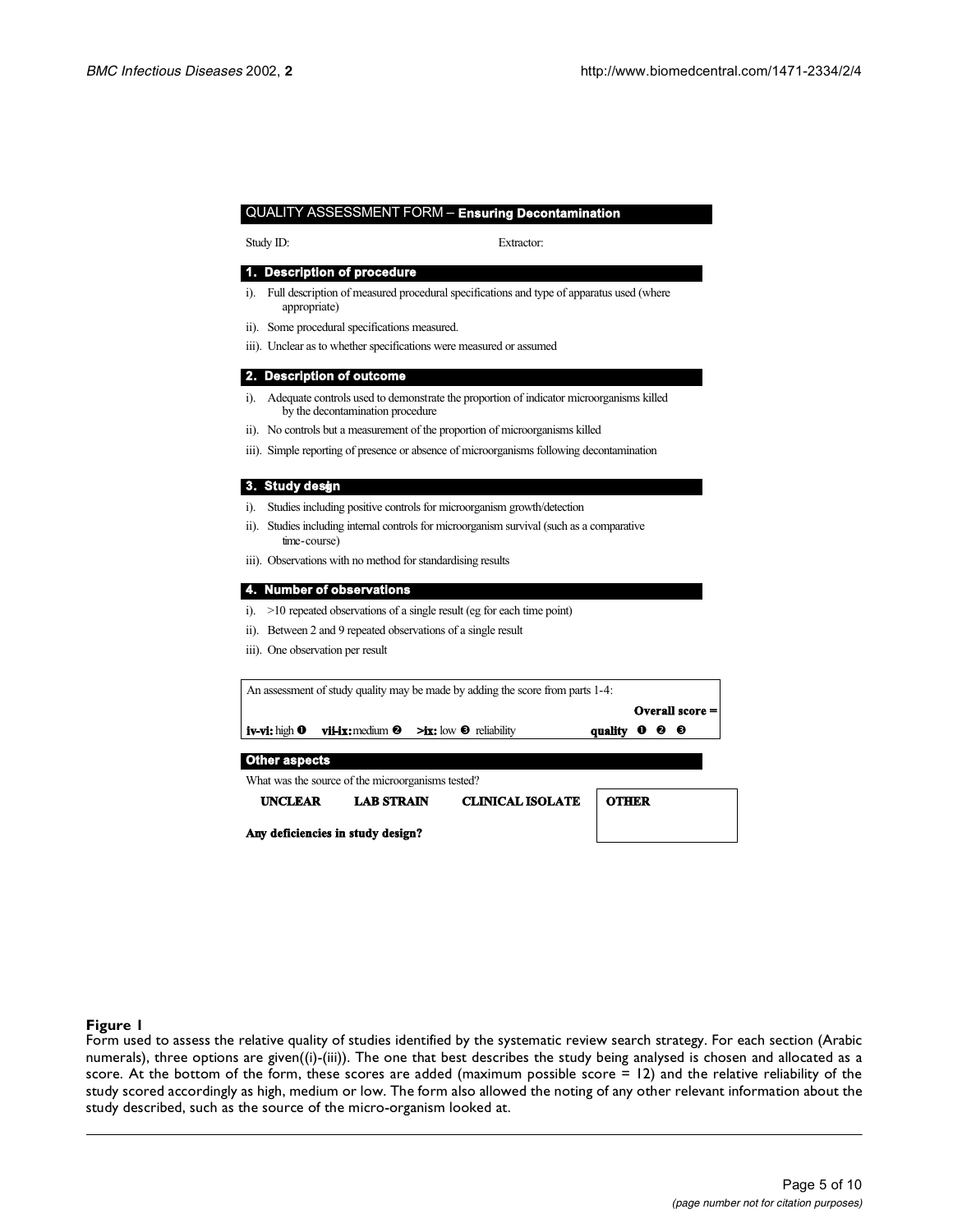## **Alcohol and its effect on lipid viruses: an example of research synthesis for methods of decontamination**

**Description of studies** Seven studies that looked at the effectiveness of alcohol to destroy lipid viruses were eligible for inclusion in the review. Of these studies, five used HIV and two used *Herpes simplex* viruses.

**Establishing a standard operating procedurent** this organism group, the best fit seemed to be 5 minutes contact at 20-25°C for a 70-80% solution (in water).

emble the evidence armd this standard operating procedureive studies contained evidence for this procedure, one contained evidence against and the data from one study did not fit the standard (see table A below). One study did not support the effectiveness of this procedure, and the reasons for this are considered in the last column. One study did not fit in to this categorisation, and is detailed in table B

#### **Table A**

| <b>Indicator</b><br>organism | <b>Evidence for</b>                                                                  | <b>Evidence</b><br>against | <b>Possible sources of heterogeneity</b>                                                                                                                                                                                                                                                                                                                                                                                                                                                                                                                      |
|------------------------------|--------------------------------------------------------------------------------------|----------------------------|---------------------------------------------------------------------------------------------------------------------------------------------------------------------------------------------------------------------------------------------------------------------------------------------------------------------------------------------------------------------------------------------------------------------------------------------------------------------------------------------------------------------------------------------------------------|
| Lipid virus                  | Druce, 1995<br>Van Bueren,<br>1994<br>Corless, 1992<br>Croughan, 1988<br>Tyler, 1987 | Hanson,<br>1989            | type of outcome measured<br>a)<br>presence of contaminating protein<br>b)<br><b>Hanson</b> measured HIV antigen titre (no reduction after<br>20 minutes). <b>Corless</b> also measured HIV antigen (in<br>saliva) showing its destruction on the surface of a<br>manikin after 40 seconds in isopropanol. Van Bueren<br>showed destruction of HIV infectivity after 30 seconds<br>using the same carrier test with ethanol. This<br>increased to 10 minutes when test virus was dried in<br>$100\%$ serum. <b>Croughan</b> (suspension test) and <b>Tyler</b> |
|                              |                                                                                      |                            | (carrier test) used herpes simplex virus.                                                                                                                                                                                                                                                                                                                                                                                                                                                                                                                     |

Table BEvidence outside of the standard procedure.

| <b>Study</b> | <b>Indicator</b> | <b>Outcome</b>                                                                                                                                                                                                 |
|--------------|------------------|----------------------------------------------------------------------------------------------------------------------------------------------------------------------------------------------------------------|
| Flynn, 1994  | lipid virus      | 1 minute was the maximum exposure recorded. In this time, 70% solutions of<br>ethanol and isopropanol gave a 4log reduction in the infectivity of an HIV<br>suspension but could not produce a 5log reduction. |

#### **Summary**

|                                  | Standard procedure   5 minutes contact at $20.5^{\circ}$ C for a 7080% solution (in water) |
|----------------------------------|--------------------------------------------------------------------------------------------|
| Evidence for 5 studies           |                                                                                            |
| Evidence against $\vert$ 1 study |                                                                                            |
|                                  | Other evidence   1 study with parameters outside of the standard cheed                     |

**Comment on evidence:** The evidence for effectiveness of this procedure against lipid viruses is good. Ethanol and isopropanol are the most effective alcohols. The 'Other evidence' also supports the effectiveness of alcohol against HIV, as its extrapolation suggests a sufficient level of kill would be reached after 5 minutes.

**Critical points** the presence of organic load had no impact on alcohol's effectiveness (2 studies) but organic material that limited alcohol's access to indicator microorganisms (dried serum) did diminish its activity (1 study).

## **Figure 2**

An example of the method by which results were presented in the review, showing the effectiveness of alcohol to kill lipid viruses. An overview of the relevant studies included in the review is given and a standard operating procedure iterated from these studies is described. The iterative process is then illustrated by classifying the studies as containing evidence for or against the standard procedure (Table A). Included in this assessment are possible reasons for disagreement between the studies shown ('Possible sources of heterogeneity'). One study in this group did not contain sufficient detail to classify it in these terms and the outcome is listed separately (Table B). The summary table of the evidence includes the standard procedure and comments about the strength of the evidence as well as factors that are identified in the studies as being essential for the desired procedure outcome (critical points).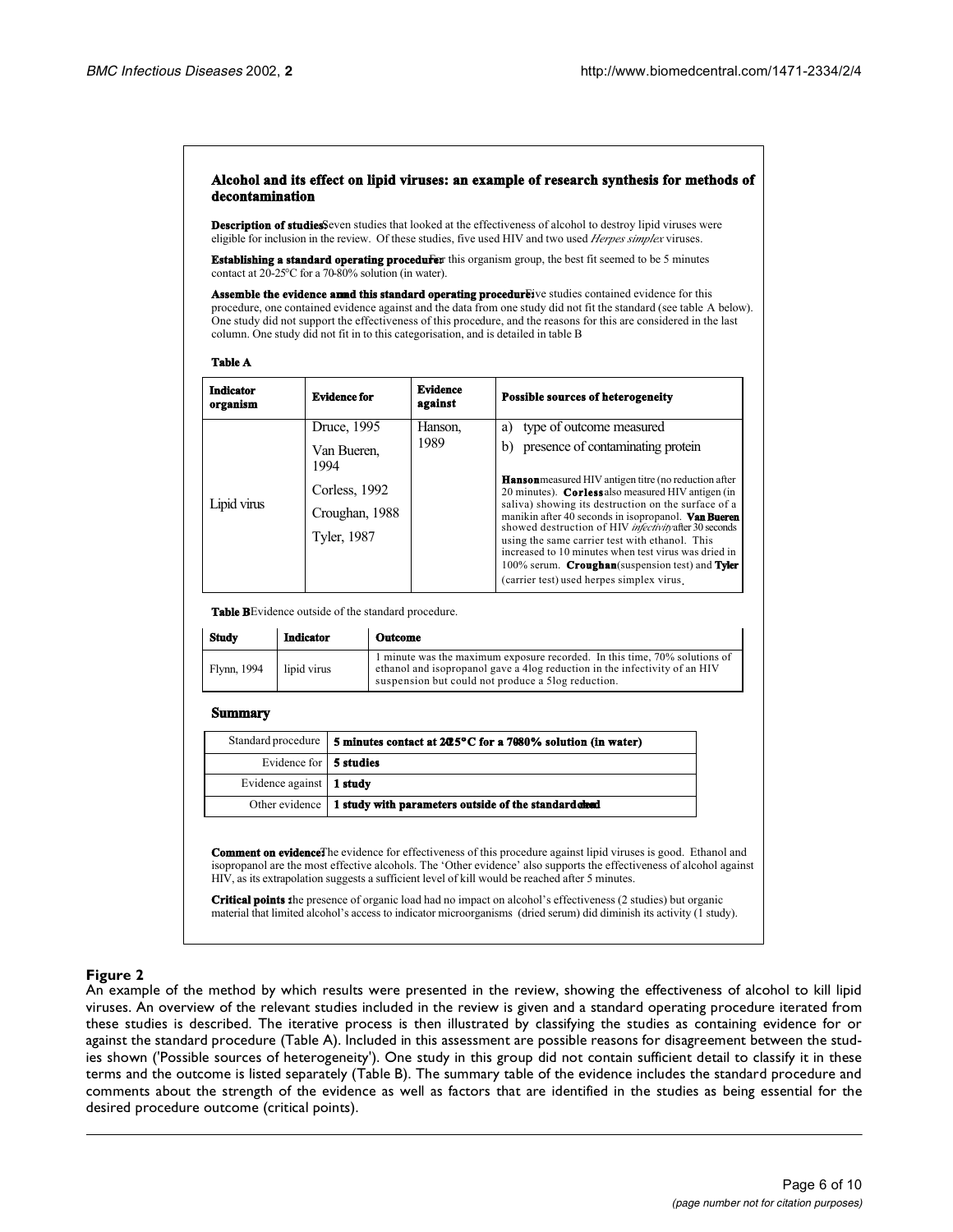ess allowed flexibility to iteratively develop the standard specifications according to the findings of subsequent studies.

Once we had classed each study, we summarised in an adjacent column the possible reasons for disagreement between studies showing a procedure was effective, and those showing it was not effective ("possible causes of heterogeneity" in Table A, shown in Figure 2). In this way, major factors influencing procedure efficacy became clearer and these often coincided with the critical points described above.

Some included studies showed results that could not be described in these terms of 'evidence for' or 'evidence against' (for instance, during a time course of exposure to disinfectant, the period of measurement may stop short of the standard time specification iterated). These studies nevertheless contained valuable evidence or results that could be reasonably extrapolated and they are described and referred to when the effectiveness of a procedure is not clear from other studies.

## *Presentation of results*

For each procedure and level of decontamination, minimum conditions for effective decontamination were presented. These conditions are a product of the iterated standard specifications and any secondary outcomes that were shown to have a critical impact on the effectiveness of the procedure (critical points). An assessment of the evidence and the reviewer's conclusions were also presented.

# **Results**

Out of 3396 records that were retrieved using the search [protocol in the Medline database \(from 1976-April](http://www.liv.ac.uk/lstm/download/deconrev.pdf) 2000), 88 published papers met the inclusion criteria for the review. Within these papers there were 135 studies of the effectiveness of the chosen procedures against the indicator microorganisms (Table 4). The full results can be downloaded from the Liverpool School of Tropical Medicine website [http://www.liv.ac.uk/lstm/download/ deconrev.pdf] . We present here summaries of the results for alcohol, bleach, and povidone iodine.

# *Alcohols*

The effectiveness of alcohols was assessed in 23 of the included studies. None of these studies assessed alcohol's effectiveness for critical equipment. For semicritical equipment, the standard procedure derived from the included studies was exposure to 70–80% ethanol or isopropanol for 5 minutes. Alcohols were particularly effective for lipid viruses (such as HIV) [9–11] and bacteria [12–14] but non-lipid viruses (such as hepatitis A) and mycobacteria may be more resistant, especially when dried to equipment[15,16]. There was not enough evi-

**Table 4: Description of included studies, showing numbers describing the different decontamination procedures included in the review**

| <b>Procedure</b>         | Total no. of<br>studies | <b>Equipment level</b> |              |  |
|--------------------------|-------------------------|------------------------|--------------|--|
|                          |                         | Critical               | Semicritical |  |
| Dry heat                 | 2                       | 2                      | 0            |  |
| <b>Pressurised steam</b> | 8                       | 6                      | 2            |  |
| <b>Boiling</b>           | O                       | O                      | 0            |  |
| <b>Bleach</b>            | 33                      | 10                     | 23           |  |
| Formaldehyde             | 8                       | 3                      | 5            |  |
| Glutaraldehyde           | 39                      | 12                     | 27           |  |
| Hydrogen perox-<br>ide   | 12                      | 3                      | 9            |  |
| 70% alcohol              | 20                      | 0                      | 20           |  |
| Povidone iodine          | 13                      | 0                      | 13           |  |

dence to give a more definite assessment. The presence of organic load did not impair effective decontamination with alcohol except in cases where contaminating material (such as dried serum) limited its access to microorganisms[10]. Results for alcohols applied to lipid viruses are shown in Figure 2, to illustrate the application of the review methods described.

# *Bleach*

The effectiveness of bleach was assessed in 37 of the included studies; 10 effective for critical equipment and 27 for semicritical equipment. Comparison of these studies was made difficult by the different nomenclature used for 'bleach'. As described, our definition of bleach includes sodium hypochlorite and similar chemicals. Bleach activity is regularly described in terms of concentration of available chlorine (% or mg per litre), parts per million (ppm) and ppm available chlorine. The most consistent terminology in the included studies was ppm available chlorine (used in 57% of papers identified) and the results are presented in these terms (for ppm, read ppm available chlorine). Where concentrations of available chlorine are quoted as percentages or mg per litre, these were converted to ppm for consistency. A formulation of 5,000 ppm available chlorine is equivalent to a 0.5% solution (of available chlorine).

For critical equipment, a standard procedure of 5000 ppm sodium hypochlorite bleach for 5 minutes ( $pH = 7-8$ ) was sufficient to kill bacterial spores. For semicritical equipment, the standard procedure of 1000 ppm for 10 minutes was found to be sufficient. From the critical points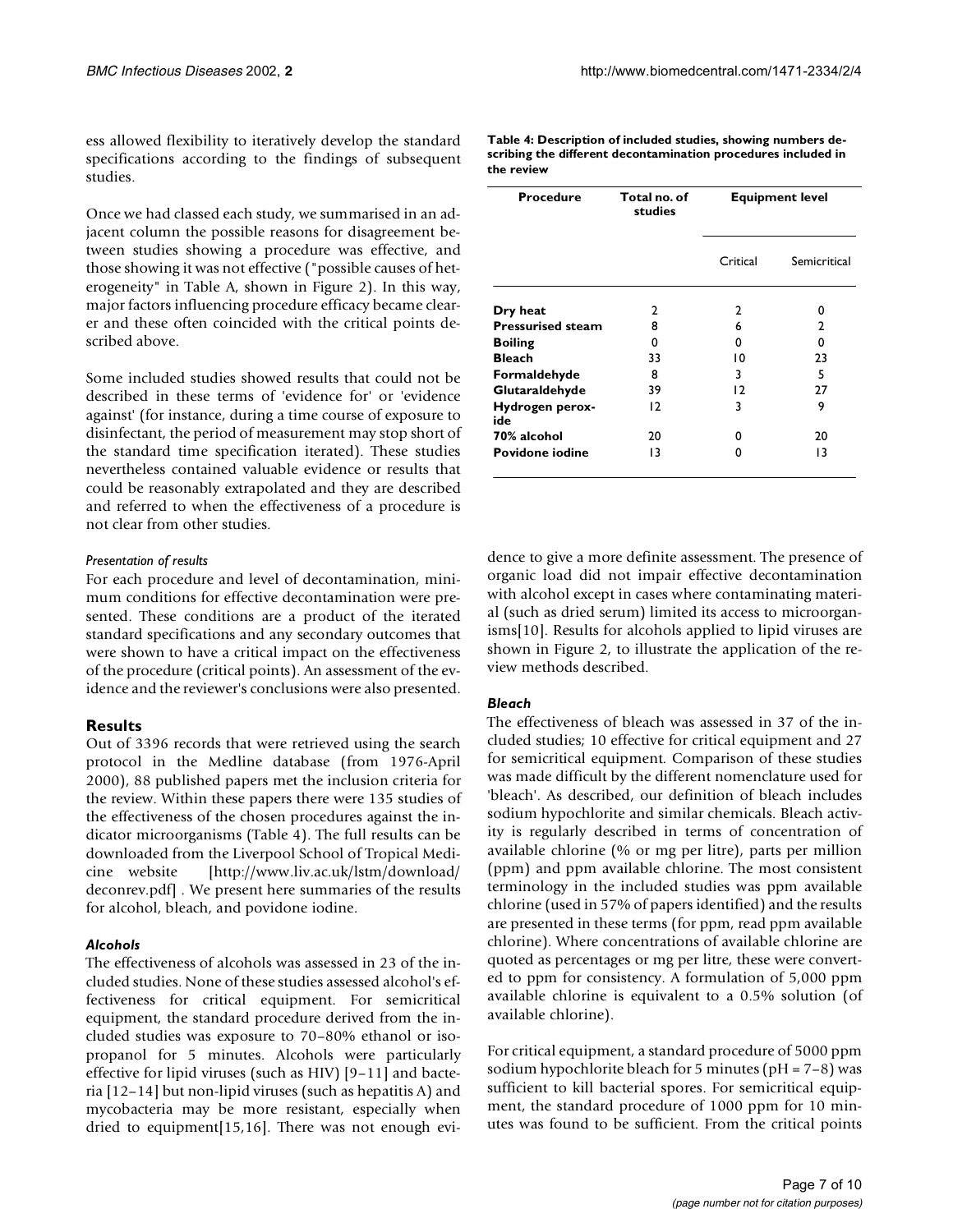described, effective decontamination is compromised by the presence of various organic matter [17–19], a very large number of microorganisms [20] and situations where microorganisms are dried to equipment [15]. Mycobacteria and viruses are particularly resistant to the standard procedure for semicritical equipment when they are dried to a surface. These factors highlight the necessity of cleaning equipment before using hypochlorite and this is also a critical point that is described [21]. In addition, it should be remembered that bleach can be corrosive to metal equipment and this may be an important consideration for its use.

# *Povidone iodine*

The effectiveness of povidone iodine was assessed in 15 of the included studies. As with alcohol, none of these studies assessed its effectiveness for critical equipment. For semicritical equipment, the standard procedure of a concentration giving 1% available iodine for 15 minutes was found to be sufficient. Bacteria and mycobacteria were particularly susceptible to this procedure but viruses may be more resistant [22,23]. There were not enough studies using viruses to determine a definite effectiveness or noneffectiveness for povidone iodine.

# **Discussion**

# *The method*

Decontamination guidelines often give no reference to the source of their recommendations [7] and very rarely justify or qualify any evidence that is cited [4]. The evidence is difficult to assess, therefore, where inconsistencies occur between guidelines (N Sang,. O Kasiolo: Presentation of inconsistencies found in WHO documents. *World Health Organisation (unpublished)* 1997). The review described is an attempt to systematically gather the relevant evidence for effective decontamination and reproducibly assess it so that decisions may be made as to the most relevant procedure to use.

We have developed methods to assess and analyse observational data where there is little standardisation in outcome measurement between studies. The novel means by which we have analysed the quality of this data has allowed the comparison of studies that lack the consistency and robustness of randomised controlled trials. The protocol we have used is also flexible enough to allow the review to be updated as more studies become available, much like a Cochrane Review. This approach may have applications in other areas of guideline appraisal and could be developed to provide a solid evidence base for other practices that may have been adopted.

This report summarises evidence systematically gathered for bleach, alcohol and povidone iodine. There is good evidence for the effectiveness of bleach as a decontaminat-

ing agent for both critical and semicritical equipment and the standard procedural specifications derived using our methods support WHO guidelines. Similarly, the findings for alcohol also agree with WHO publications, though it is not recommended to the same extent as bleach. The exclusion of povidone iodine from the majority of decontamination guidelines (N Sang,. O Kasiolo: Presentation of inconsistencies found in WHO documents. *World Health Organisation (unpublished)* 1997) is supported by the evidence here, since the iodophor has uncertain activity against viruses.

In order to manage the data and provide a valid analysis, certain stated bias was included. The first bias was using a cut-off time for inclusion of studies. As already described, 1966 to the present day is the limit of electronic databases and we limited this further to only include studies post-1976. This was mainly for practical reasons, to keep the volume of studies manageable and also to limit chasing irrelevant studies whose titles sound full of promise but for which no abstract is provided (abstracts are not included for pre-1976 records in Medline). The introduction of language bias was also for practical reasons. Many studies in languages other than English were potentially eligible for inclusion but they would have required very detailed translation in order to assess the precise de contamination methods used. Despite these limits, we consider that the number of studies retrieved were sufficient to develop representative specifications.

One of the main areas for exclusion of relevant studies was their quantification or description of indicator microorganism destruction. In order to compare the potency of decontamination procedures between studies, we set the ability to show at least a 5log reduction in microorganisms as an inclusion limit. In reality, effective decontamination is achieved when there is no infection passed on and this will be influenced by the infective dose of the contaminating microorganism and the susceptibility of the host, as well as the initial level of contamination. These factors will be different for every situation and so decontamination, as such, cannot be quantified in a laboratory. Setting a minimum level of demonstrable destruction allows the comparison of data from diverse studies and is simply a tool to aid the analysis of data in this review.

Setting such a limit obviously excluded studies that were otherwise relevant and, it could be argued, introduced misleading bias. Where there was heterogeneity in the evidence for a particular microorganism/procedure combination, however, these excluded studies were checked for data that may influence the outcome. In every case, such data did not challenge the standard specifications iterated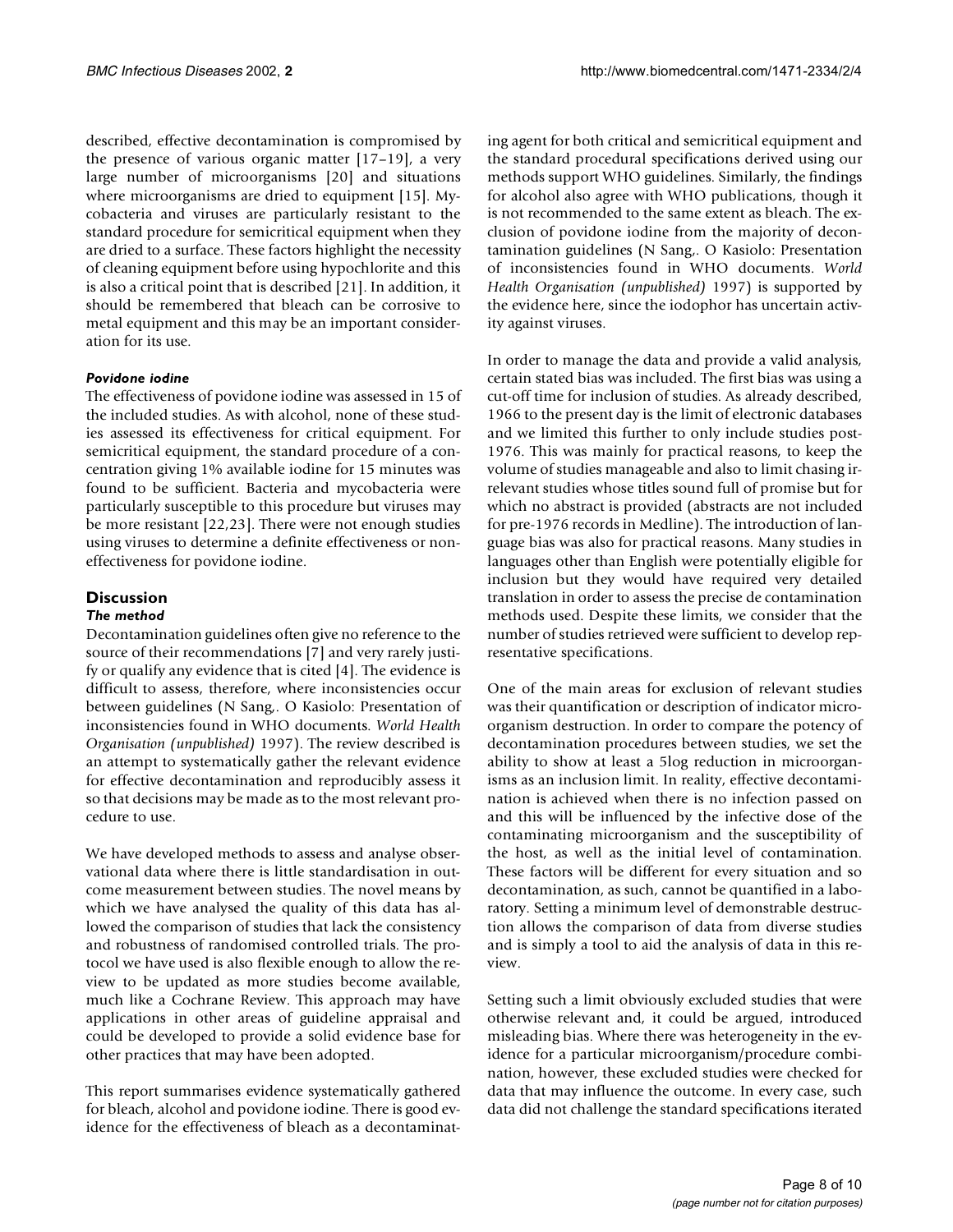from the included studies, suggesting this was a valid and useful cut-off point to incorporate.

The explicit methods used to search for studies and assess them for inclusion enable this review to be updated. The methods we have used to analyse the procedural specification data also allow updating of the results by further iteration. By grouping evidence as for and against the standard set, reasons for disagreement between new studies and the standards developed in this review should be immediately apparent.

Though the levels of evidence for each procedure were mixed, the results of this review agree with current decontamination guidelines, often reached by consensus and not systematically. This approach, therefore, provides a means by which observational and non-standardised data can be systematically summarised to give formal evidence for guidelines. The implications of the results for the WHO are to standardise decontamination guidelines across the various arms of the organisation. These methods of systematic review and analysis may enable evidence-based guidelines to be made in similar areas where data cannot be pooled or assessed using standard methods.

# **Conclusions**

## *Comparing the evidence with guidelines*

The standard procedures iterated for bleach differed from the WHO guidelines that included this agent (N Sang,. O Kasiolo: Presentation of inconsistencies found in WHO documents. *World Health Organisation (unpublished)* 1997) but did not contradict them. Guidelines only gave a recommendation for critical equipment and this was neat bleach (generally 52,000 ppm) for 30 seconds or 5000 ppm bleach for 10 minutes. Procedures for alcohol and povidone iodine are not described in the guidelines reviewed (N Sang,. O Kasiolo: Presentation of inconsistencies found in WHO documents. *World Health Organisation (unpublished)* 1997) but are mentioned elsewhere in WHO publications. The procedures derived here show some scope for their use as disinfectants but there is not enough available evidence to demonstrate their effectiveness against all the indicator microorganisms. In recommending alcohol, one WHO publication describes it as not effective against non-lipid viruses and this is supported by the evidence here[3]. The same publication recommends iodophors as effective for both non-lipid viruses and bacterial spores but the evidence for povidone iodine here disputes this.

There are several considerations to be made when choosing a particular means of decontamination and this review focuses only on the microbiological effectiveness of agents. Other factors include cost and the compatability of decontamination agents with particular pieces of equipment. Manufacturer's guidelines for decontamination should always be followed where possible as these will take into account risks of equipment corrosion through inappropriate decontamination.

## *Critical points of the procedures*

The factors that impacted the effectiveness of procedures most frequently in the review were the presence of organic material and the drying of microorganisms to a surface before decontamination. These factors may either neutralise the potency of the decontamination agent being used or protect the target microorganisms from exposure to the agent. Thus, the critical point common to the majority of the procedures was the need to clean equipment before decontamination, and this is specifically mentioned or quantified in many of the studies. This demonstrates that, for the procedures described here, the application of a decontamination procedure is as important as the choice of procedure.

# **Competing interests**

None declared

# **Authors' contributions**

WS wrote the protocols, identified the studies, conducted the data extraction, and synthesised the data. PG identified the topic and advised on methods development, data extraction, interpretation and writing of the paper. TH helped identify the relevant questions, outcomes and indicators and advised on the literature search. All authors contributed to revisions and finalising of the paper and the report.

# **Acknowledgements**

A panel of specialists helped at the protocol and review stage by providing important technical advice and suggestions. We are very grateful for their input. They were: Barbara Stilwell (WHO), John Lloyd (PATH), Mary Catlin (PATH), Anthony Battersby (FBA systems), Craig Mackintosh (Clatterbridge Hospital). The panel are not responsible for the content, and the data presented and the views expressed are entirely those of the authors.

This research was supported by the Department for International Development (UK) through their support to the Effective Health Care Alliance Programme based at the Liverpool School of Tropical Medicine.

## **References**

- 1. [Kane A, Lloyd J, Zaffran M, Simonsen L, Kane M:](http://www.ncbi.nlm.nih.gov/entrez/query.fcgi?cmd=Retrieve&db=PubMed&dopt=Abstract&list_uids=10593027) **Transmission of hepatitis B, hepatitis C and human immunodeficiency viruses through unsafe injections in the developing world: modelbased regional estimates.** *Bull World Health Organ* 1999, **77:**801-7
- 2. WHO: **Safety of injections: WHO-UNICEF-UNFPA joint statement on the use of auto-disable syringes in immunization services** *(WHO/V&B/99.25)* 1999
- 3. Dunsmore D: **Decontamination.** *Safety measures for use in outbreaks of communicable disease Geneva: WHO* 1986, 56-71
- 4. [Rutala WA:](http://www.ncbi.nlm.nih.gov/entrez/query.fcgi?cmd=Retrieve&db=PubMed&dopt=Abstract&list_uids=8870916) **APIC guideline for selection and use of disinfectants. 1994, 1995, and 1996 APIC Guidelines Committee. Association for Professionals in Infection Control and Epidemiology Inc.** *Am J Infect Control* 1994, **24:**313-42